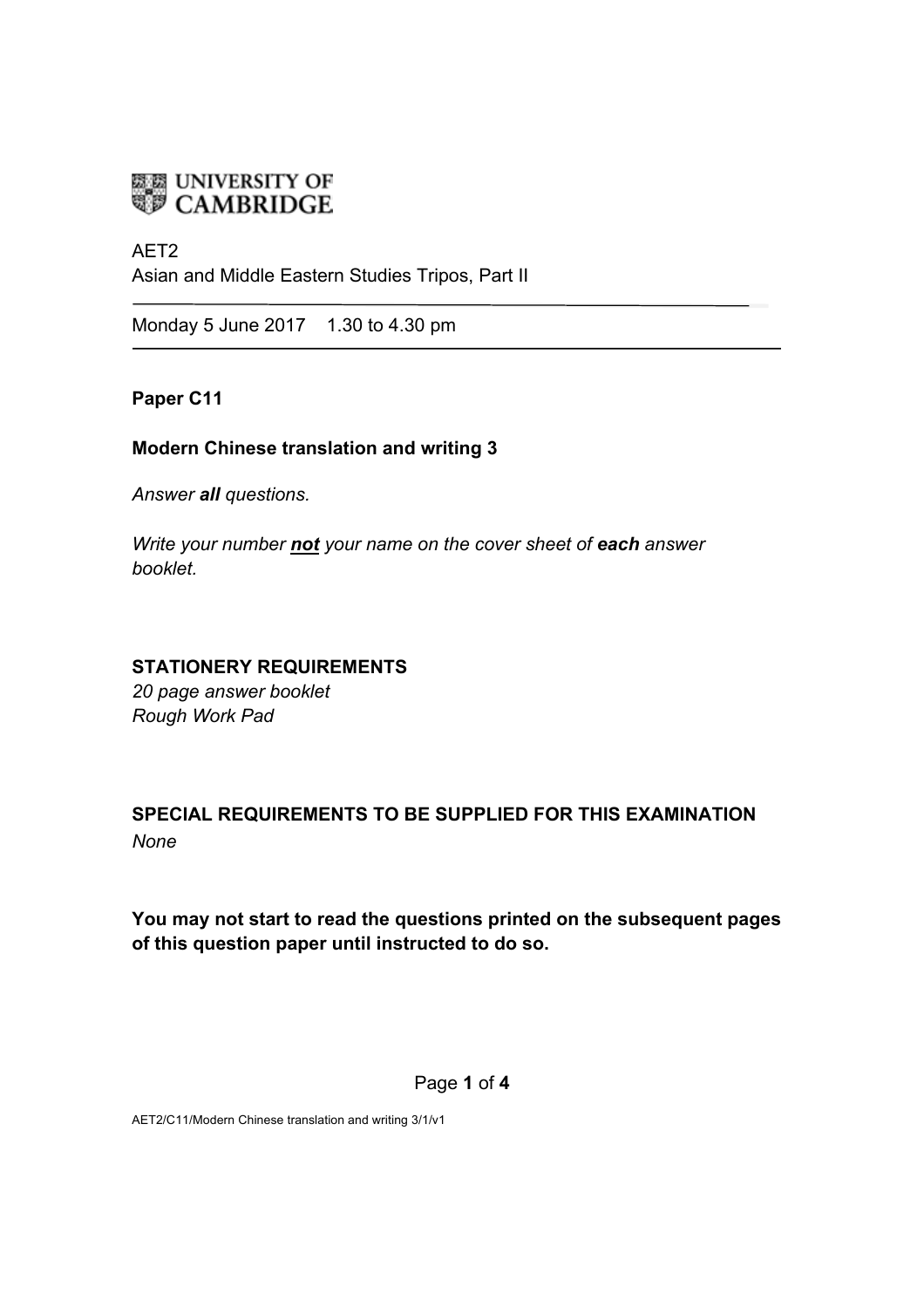#### **1.** Translate into **Chinese. [33 marks]**

#### **Customs and traditions in China**

China is an extremely large country, and the customs and traditions of its people vary by geography and ethnicity. More than 1 billion people live in China, according to the Asia Society, representing 56 ethnic minority groups. The largest group is the Han Chinese, with about 900 million people.

Currently, there are only five official religions. About a quarter of the people practise Taoism and other traditional religions. There are also small numbers of Buddhists, Muslims, and Christians. There are seven major groups of dialects of the Chinese language. The official national language of China is *Putonghua*, which is based on northern dialects. *Putonghua* is spoken by around 70% of the population. Many Chinese are also fluent in English. Like other aspects of Chinese life, cuisine is heavily influenced by geography and ethnic diversity. Among the main styles of Chinese cooking are Cantonese, which features stirfried dishes, and Szechuan, which is known for its spiciness. Rice is the staple food for many people in China.

Chinese art is greatly influenced by the country's rich history. Many sculptures and paintings depict spiritual figures of Buddhism. Many musical instruments are integral to Chinese culture. China is also the birthplace of Eastern-style martial arts. This fighting technique is based on animal movements and was created in the mid-1600s, according to Black Belt Magazine. There were no lack of writers and philosophers in ancient China — especially during the Ming and Qing dynasties. The largest festival — also called the Spring Festival marks the beginning of the Lunar New Year. It falls between mid-January and

#### Page **2** of **4**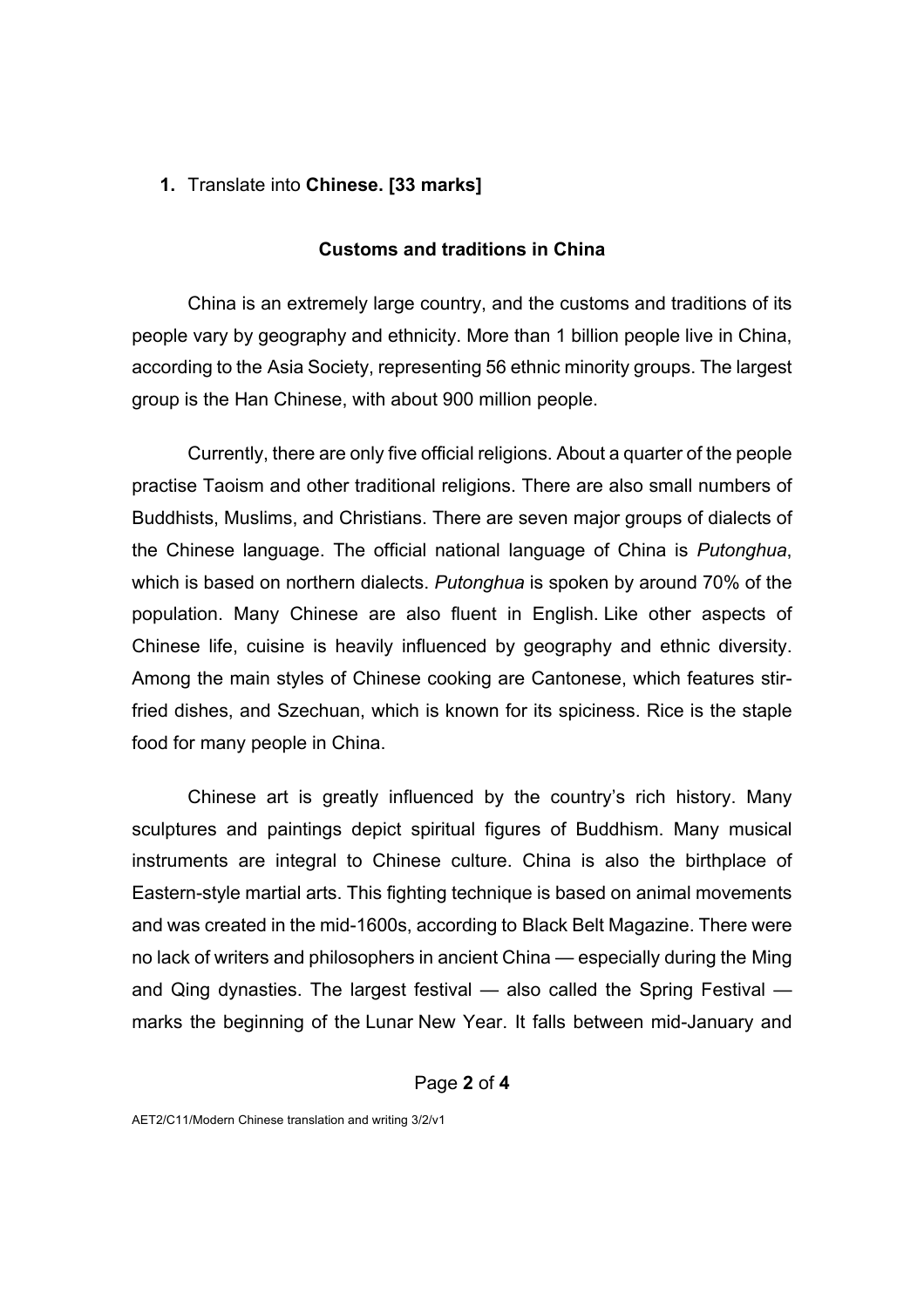mid-February and is a time to honor ancestors. The holiday is marked with fireworks and parades featuring dancers dressed as dragons or lions. The Moon Festival is celebrated in September or October with paper lanterns, moon gazing and mooncakes.

# *http://www.livescience.com/28823-chinese-culture.html*

# **2.** Translate into **Chinese. [32 marks]**

# **Blue Sky Project**

North China's Tianjin city has started a "Blue Sky Project" to control the air pollution. Under the project requirements, the air quality in Tianjin is expected to measure up to the national standard by 2020, when two thirds of days in the year will enjoy fairly good or excellent air quality. In order to achieve the goal, Tianjin will take a series of measures such as controlling the use of coal, reducing the dust floating from construction sites, planting trees along the major streets, and replacing petrol with liquid natural gas as the fuel for vehicles.

Since people paid little attention to environmental protection, the air quality in Tianjin has worsened during the past decade. The project has received wide praise and support from the natives.

Tianjin's Tourism Administration endeavours to make Tianjin a famous attraction for domestic and foreign tourists. The Chinese have been enjoying themselves by sightseeing or travelling during the Spring Festival this year rather than engaging in the traditional gathering of relatives and friends at home.

(TURN OVER)

#### Page **3** of **4**